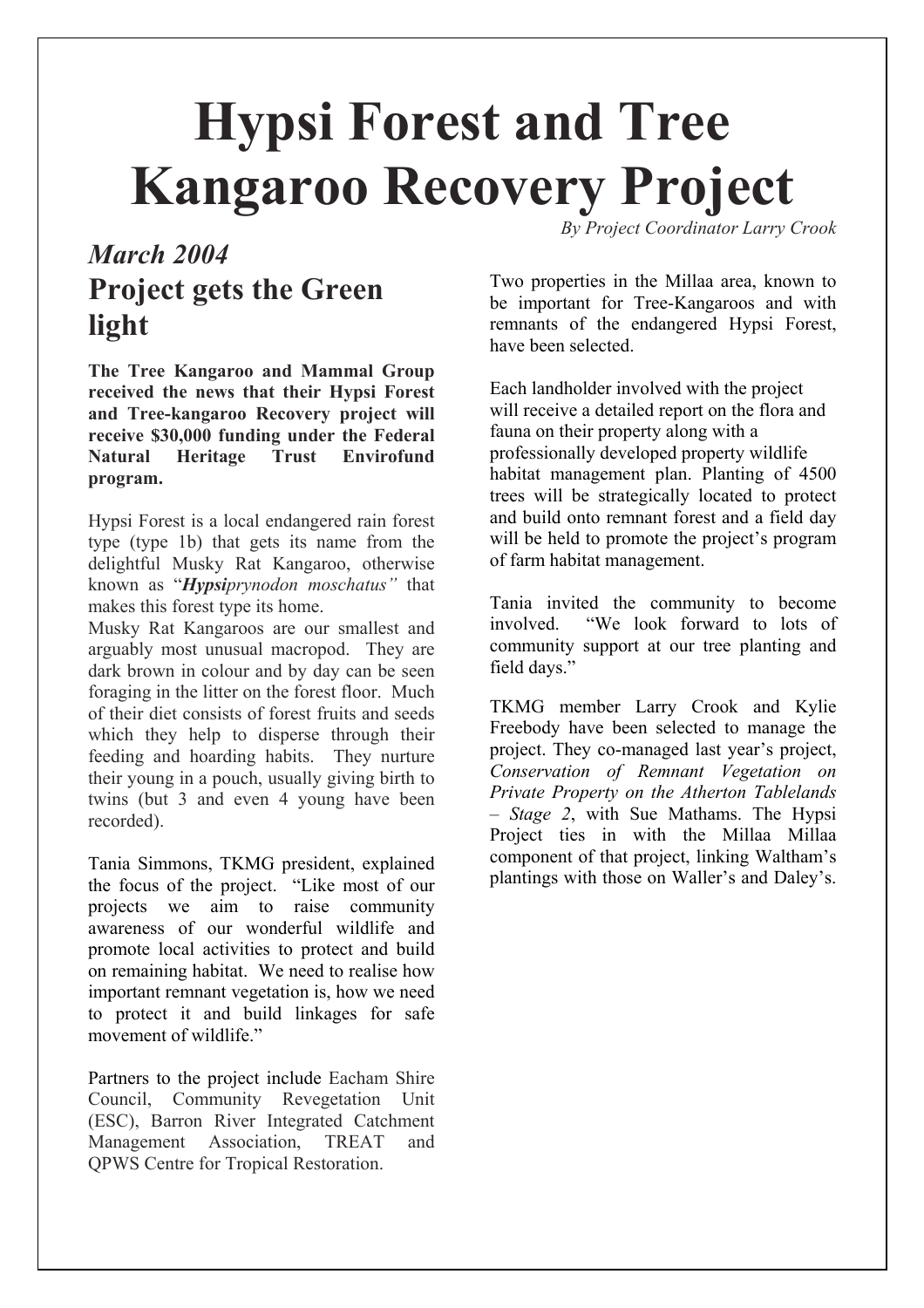### *March 2004*

# **Tree Planting details**

#### Brett and Carmen Fry 8.30 am Saturday 6<sup>th</sup> March

700 trees will be planted to complete a tree corridor project linking forest on the Ithaca River to forest on the Johnstone River.

The property is at rural number 472 on Glen Allyn Road, near Malanda. Glen Allyn Road is opposite the Malanda High School and the BP garage on the Malanda-Millaa road.

#### **Reg and Olive Waltham** 8.30 am Saturday 13<sup>th</sup> March

1200 trees will be planted to provide a corridor that will link Waltham's trees with trees on Waller's property.

The property is first on your left on Mullins Road, Millaa Millaa. Mullins Road is just under 4 kms along the Old Palmerston Highway. You turn off at Millaa Millaa opposite the big yellow building.

#### **Allan and Sharon Waller** 8.30 am Saturday 20<sup>th</sup> March

1500 trees will be planted to fill in gaps in regrowth on a creek system on the property.

Waller's property is over the road (Mullins) from Waltham's. Entry to their place is off the Old Palmerston Highway, first turn left after Mullins Rd. Rural number 397

*This tree-kangaroo was photographed in the pine trees on the corner of Mullins Road and the Old Palmerston Highway on the Waller property.* 



#### **John and Dianne Daley** To be advised

3000 trees are destined for this property to build linkages along the North Beatrice River.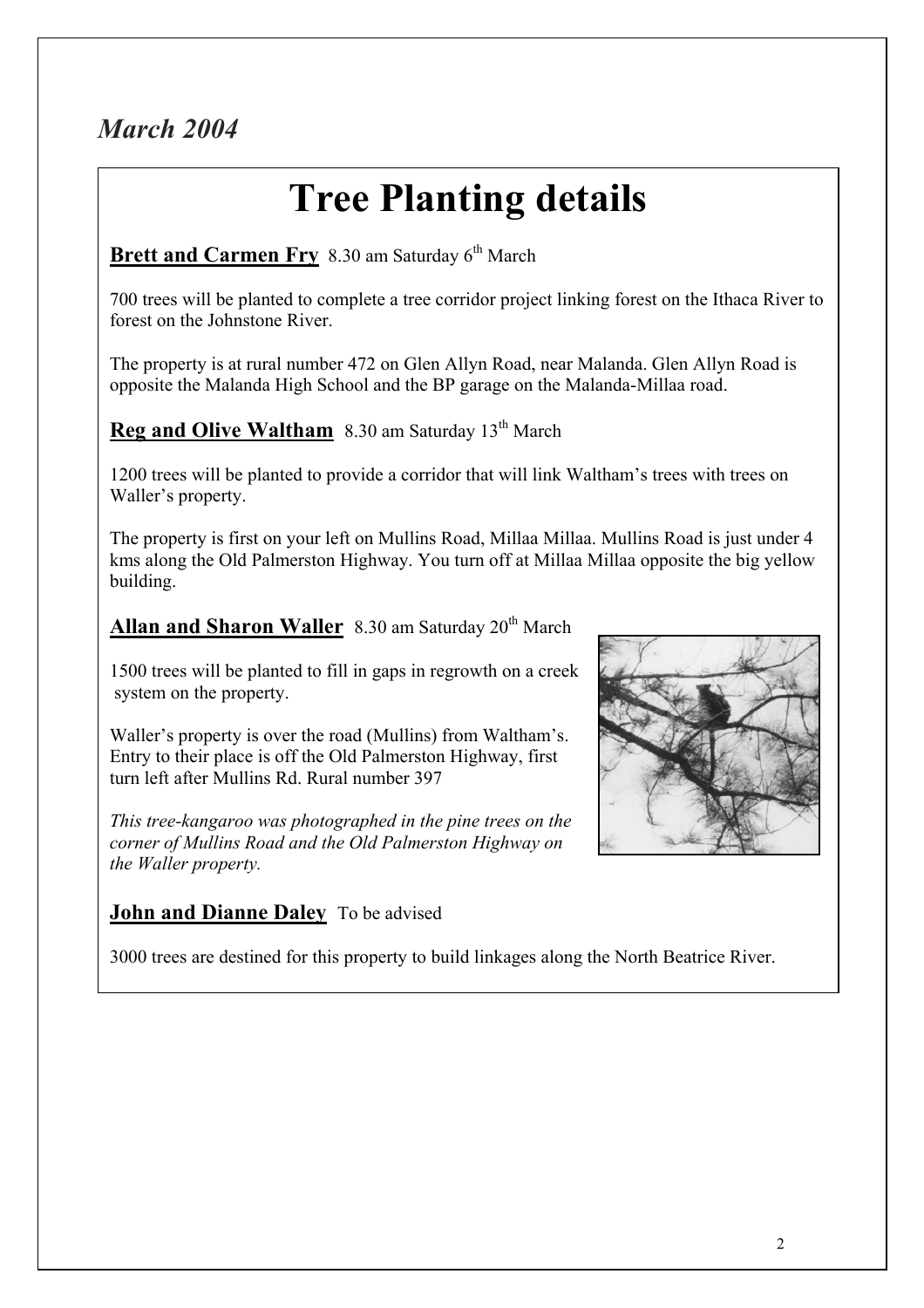# **7000** *trees* planted *June 2004*

7000 trees were planted this year by TKMG members, the landholders and volunteers (many from TREAT (Trees for the Atherton Tablelands)). 700 trees were planted on Bret and Carmen Fry's beef property near Malanda and

1300 on Reg and Olive Waltham's beef/farmstay property near Millaa Millaa as a finishing touch to last year's *Conservation of Remnant Vegetation on Private Property on the Atherton Tablelands Project.* The remainder were planted on two properties and a Reserve just south of Millaa Millaa. 1750 were planted on Alan and Sharon Waller's beef property, 1900 on John and Dianne Daley's dairy property and 1350 at Pat Daley Park as part of the current *Hypsi Forest and Tree Kangaroo Recovery Project.*  The Park is a *Reserve for Environmental Purposes* administered by the Eacham Shire Council.

> The work was made easier by the tremendous contributions made by the landholders. They prepared the sites for planting, sometimes involving heavy machinery to clear lantana or elephant and hammil grasses, and then erecting exclusion fencing. John and Brad Daley also cleared, levelled and fenced the Pat Daley Park site. Special thanks go to Mark and Angela McCaffrey, and Reg and Olive Waltham, who not only turned up to the plantings but also provided valuable assistance in the preparatory work such as digging and fertilising the holes and distributing the trees throughout the sites in readiness for planting.

The Park and Daley plantings are along the banks of the North Beatrice River and Fry's on the bank of the North Johnstone



River. These plantings linked advanced regrowth to large rainforest Type 1b (Hypsi Forest) remnants.

The Waltham planting completed links from their property to the Waller property. The Waller planting filled in gaping holes in a regrowth area.

The Millaa plantings have strengthened rainforest corridors along the North Beatrice River from the Type 1b remnant in Pat Daley Park, down river through the Daley property and then overland though the adjoining Waltham property and across the road to the Waller property. From there it is a short journey west to a large Type 5a remnant. Tree kangaroos are prevalent all through this area. The linking of the remnants and advanced regrowth patches provides safer passage for TKs and other animals as well as extending their habitat area and food source.

Other valuable assistance was provided by Peter Dellow and the team from the QPWS Centre for Tropical Restoration (CTR), and Bronwyn Robertson and the crew from the Eacham Shire Council's Community Revegetation Unit (CRU). Trees were supplied by CRU, CTR/TREAT and Alan Tunley's nursery in Ball Road, Malanda.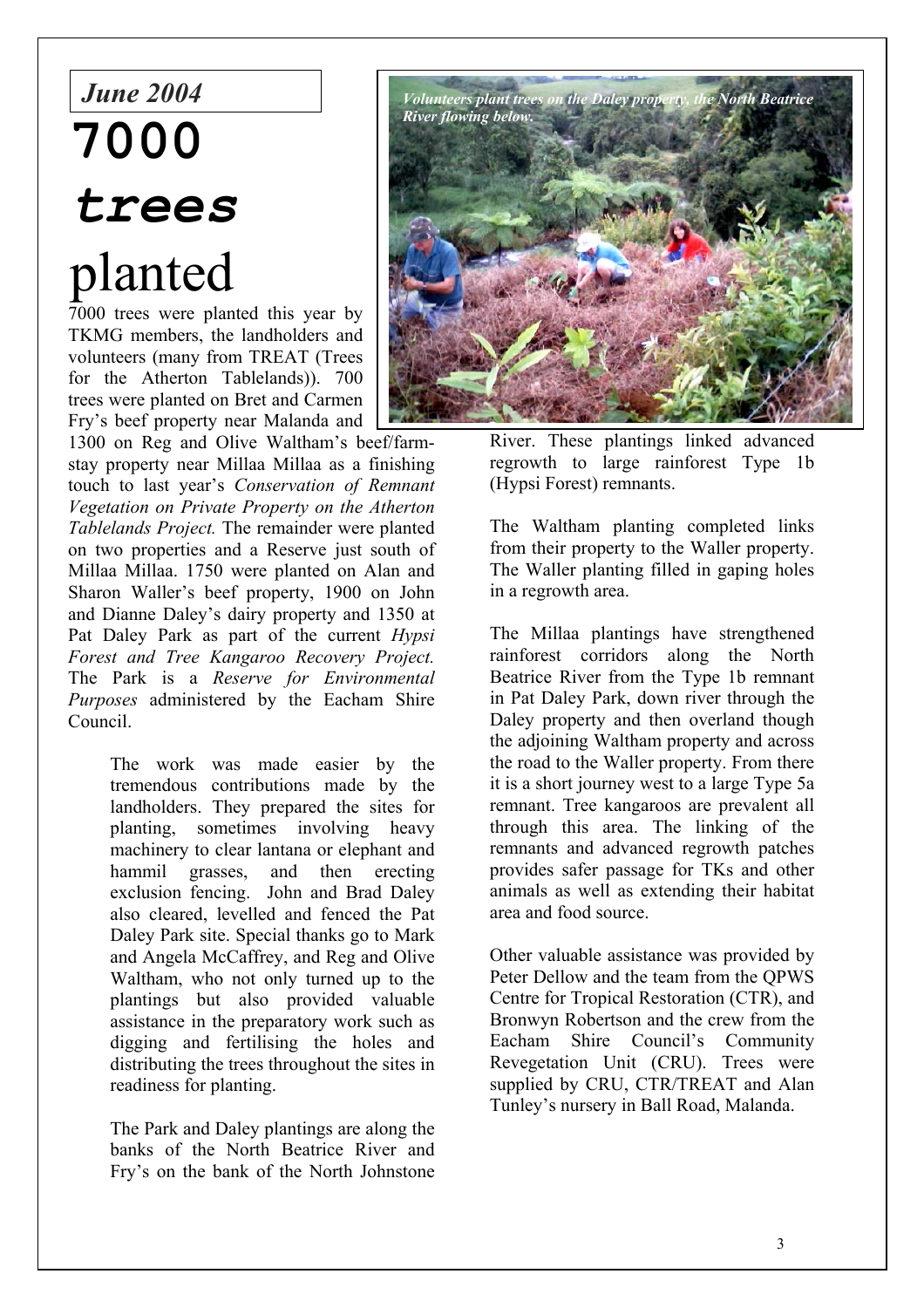The sites are all maintained by CRU for the crucial first year and then by the landholder.

The project is funded by the Australian Government via Envirofund. For the few that are not aware, TREAT meet every Friday morning at the QPWS

CTR nursery, McLeish Rd, Lake Eacham to do nursery work such as seed cleaning, weeding and potting. Anytime from 7am to midday, and beyond if you wish. It is an enjoyable morning including a morning tea and a 'show and tell' session on what is flowering, fruiting or flitting about the place at the moment.

### *July 2004*

# *Big Day Out* **at the Falls**

**An estimated 60 people attended the** *Hypsi Forest Field and Information Day* **held on 17th July at Malanda Falls.** 

Tree Kangaroo and Mammal Group Project coordinator Larry Crook claimed the day as a great success. "We had an overwhelming response from people wishing to know more about the Hypsi rainforest that is characteristic of the south-east Atherton Tablelands. It is an endangered ecosystem which means there is less than 10% remaining today."

"This forest type has been named after the smallest kangaroo in the world, the Musky-rat Kangaroo, or *Hypsiprymnodon moschatus,* which lives mainly in this forest type. It is TKMG's intention to combine with other like-minded community groups to lodge an application to have this ecosystem listed at federal government level", Larry said. "This will increase the likelihood of attracting federal funding to establish a recovery plan for the ecosystem and further funding to carry out more revegetation work".

The speakers included Wet Tropics botanist Kylie Freebody who explained the terminology, floristics, structure and distribution of Hypsi forest.

Dr Andrew Dennis, a zoologist from CSIRO, spoke of the importance of fauna in the forest,

focussing on seed dispersal and the Musky-rat kangaroo.

Ngadjon representative Ernie Raymont spoke on the cultural and historical significance to the Ngadjon people of Hypsi forest.

TKMG representative Sue Mathams explained the importance of getting Hypsi forest registered under the federal Environmental Protection and Biodiversity Conservation Act.

Eacham Shire Mayor Ray Byrnes was the final speaker and expressed his gratitude to groups such as TKMG and TREAT and volunteers for their conservation work. He spoke of the Shire's new motto, 'Developing naturally', and the importance of natural tourism.

Ray then launched the TKMG Hypsi T-shirt and then fielded questions on many related topics including dogs and cats and rate rebates.

An estimated 35 people then attended the Field section of the Day at Reg and Olive Waltham's property, *The Maples,* near Millaa Millaa. People travelled on a mini-bus donated for the day by the Mareeba Environment College.